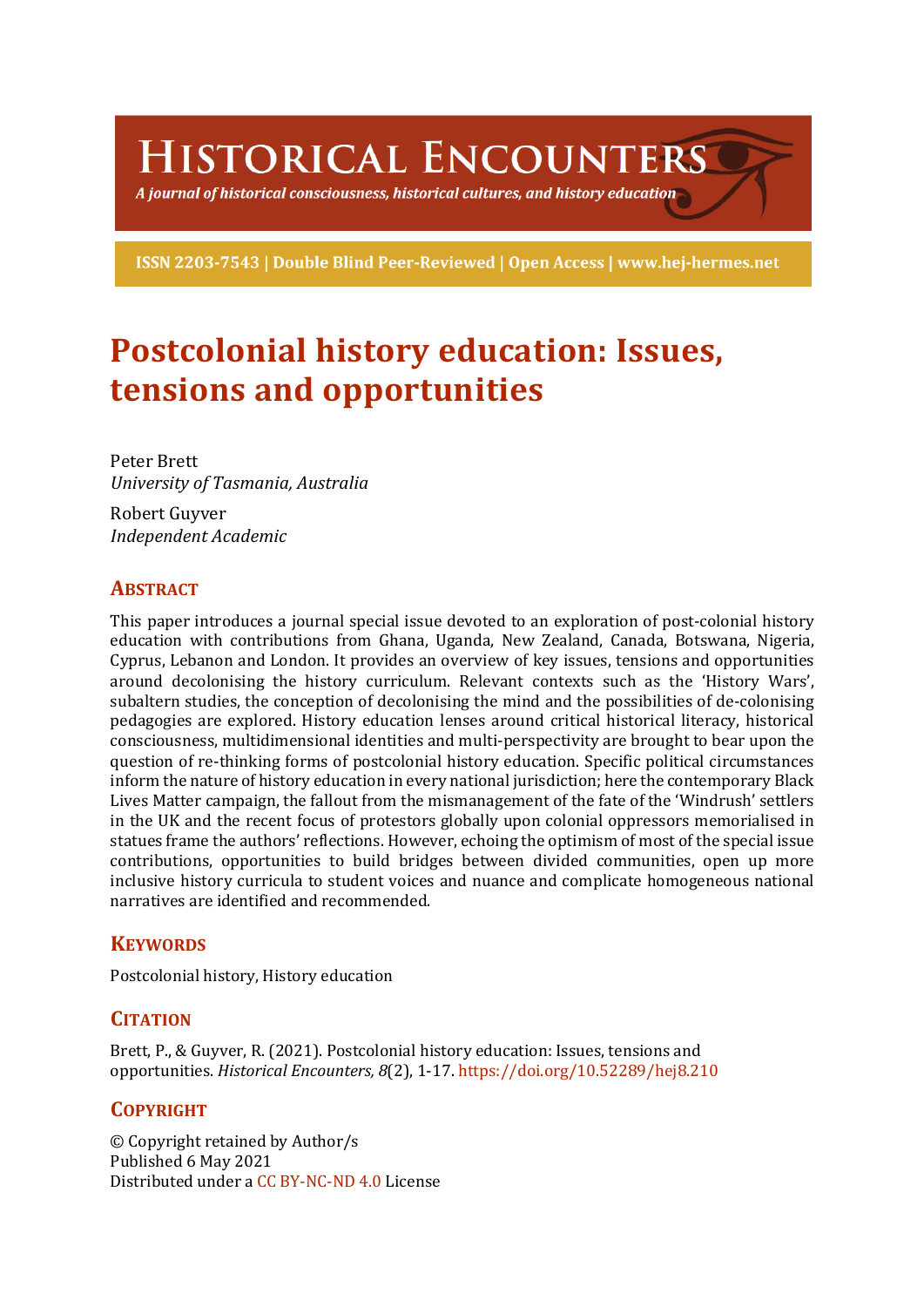#### **Introduction**

How are young people taught about colonisation and experiences of empire? High quality history education which explores prevailing mythologies about the past, while nurturing the qualities of healthy scepticism in relation to the claims of contemporary political leaders, is a compelling civic necessity. Most post-colonial and settler nations have experienced considerable political and professional debates over representations of the national past in recent years, leading to an increasing scholarly focus on history education (see, for example, Bentrovato, Korostelina  $\&$ Schulze, 2016; Carretero, Berger & Grever, 2017; Chong et al, 2016; Popp, Gorbahn & Grindel, 2019). This can include a revisionist spotlight on what is studied but also a re-thinking of how history is studied and the ultimate purposes of history education. This edition of the *Historical Encounters Journal* [HEJ] brings together case studies of history education practice from around the world which delineate a picture of history educators grappling in different ways with complexity, change, student identities, power, professional practice and the implications of a decolonised history curriculum – or at least an increasing consciousness of the implications of postcolonial history teaching practices.

The mediation of nations' official historical narratives, as engaged with by young people in schools, is highly political – something which is evident in all of the contributions in this special issue. Internationally, the writing of this introduction has coincided with the rise of the Black Lives Matter movement and protests around memorialising statues devoted to individuals associated with the slave trade or colonial misdeeds. And in the United Kingdom there has been considerable fall-out from the exposure of the Windrush deportations (Gentleman, 2019)<sup>1</sup>. Funded research by universities (for example, Hall et al., 2014; TIDE Project, 2020) and by individual historians (e.g. Olusoga, 2016), often using the supportive medium of television, has revealed not only details about slavery, the slave trade and the colonial history of Caribbean jurisdictions, but also about the extent to which slave-owners were compensated when slavery was abolished. The challenges of existence between 'colony and metropole' have been confirmed (Cooper & Stoler, 1997; Hall, 2002). 

In conceptualising this issue of the HEJ we hoped to explore the extent to which active and critical history teaching approaches are being employed in developing former colonies and settler nations and the extent to which classroom history is able to embrace contested narratives (cf. Clark, 2008; Taylor & Guyver, 2012). We shared some common research questions with contributors as prompts such as:

- What is learned about empire and decolonisation across former colonial states?
- To what extent have history curricula broadened in scope to accommodate indigenous voices, experiences and values and more pluralistic histories?
- What can be learned about national identity and citizenship from students and teachers' experiences of history education?
- How is history teaching changing in your context in response to post-colonial or decolonising imperatives?

We were also interested in what the policies of different jurisdictions and their school curricula leave out – what is not taught and learned as part of the history curriculum. We did not expect contributors to address all of the framing questions but the ones which most resonated in their own contexts. All of the contributors to this issue of HEJ see historical thinking skills and conceptual historical understanding as vital for young people's democratic citizenship, wherever they happen to be studying, enabling learners to deconstruct singular truths and stereotypical representations of the 'Other' (cf. Barton & Levstik, 2004; Lévesque, 2008; Seixas & Morton, 2013). Nevertheless, as the paper in this issue from New Brunswick demonstrates, even the recent orthodoxies of disciplinary history education are not beyond critique. Participation in more inclusive history lessons, sensitive to indigenous and minority perspectives, might be seen as a starting point in the process of helping young people to find a voice and be represented.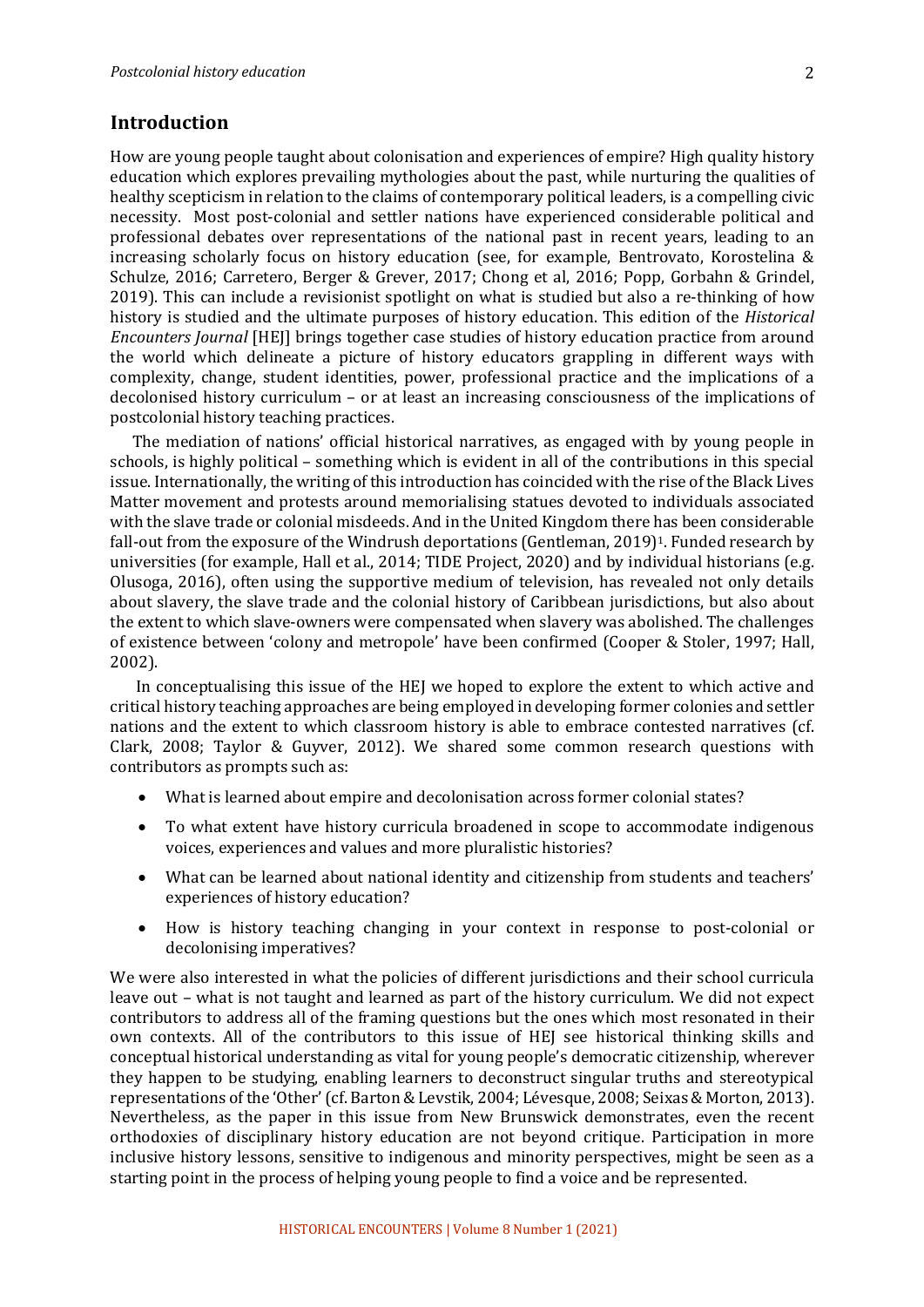#### *Postcolonial history education*

The empires forged by the Ottoman Turks, Britain and other European powers, inimical as they often were for the Indigenous peoples living within their territorial boundaries, provided a variety of contrasting historical contexts within which many contemporary global citizens' identities have been – and are being – forged. The idea of 'empire' operated at the levels of both concrete lived experience and narrative representation, meaning somewhat different things depending upon whether one is treating the legacies of the Ottoman, British, French, Spanish, Portuguese, or Dutch empires. Each had their own variants of what constituted 'civilising missions,' although in many cases the colonial relationship may have started for economic (trading) reasons. Each left behind different institutional, practical, cultural, and educational legacies, settler communities, or degrees of trauma as they retreated from empire.

In truth, history teachers globally  $-$  or the policy and curriculum-makers directing their practices – have not often delved too deeply into postcolonial theories and, in most parts of the world, efforts to decolonise school curricula are at a formative, emergent and/or contested stage. The term 'postcolonial' resists any attempt at a singular or definitive definition. New Zealand scholar Giselle Byrnes argued that:

> Postcolonialism does not simply signal an end to colonialism, but rather it suggests a critical engagement with colonisation ... and seeks to undermine the structures, ideologies, and institutions that gave colonisation meaning. Postcolonialism thus engages with ideas of plurality and the co-existence of multiple discourses. (Byrnes, 2007)

Postcolonial theory seeks to explain such issues as privilege, domination, struggle and resistance. These ideas are "all fundamentally related to a critique of the relationship between knowledge and power and an understanding of how representations of the world in words, ideas, images and texts both create and reflect beliefs and produce actions" (Hickling-Hudson et al, 2004, p.2). The relationship between power and different representations of knowledge can be seen in some seminal postcolonial texts (for example, Bhabha, 1994; Said, 1978; Spivak, 1990). It is naturally often hard for teachers to translate these abstract ideas into purposeful historical learning activities to be undertaken by young people.

The critique of traditional history and history education from postcolonial perspectives often includes the ideas that:

- A de-mythicalisation of history (and history education) is required. Calls for curriculum renewal tend to gain traction as a natural upshot of obtaining independence from erstwhile colonial powers;
- There needs to be an acknowledgement of land or liberty taken from Indigenous peoples and support (drawing upon history) for processes of land hand backs (or appropriate compensation);
- Colonial languages have been privileged over local languages and writing privileged over orality;
- Insufficient voice has been given to Indigenous peoples, cultures and perspectives; and
- There is a need for histories which challenge hegemonic, top-down and nationalist discourses and complacent narratives of progress.

These critiques are radical and often represent a significant challenge to established curricula but they are starting to influence history education discourses and practices in some nations. Postcolonial theory can bring a sharp challenge to pragmatic empiricism (Hickling-Hudson, 2011). However, it is also the case that:

> The project of identifying the general discursive forces that held together the imperial enterprise and that operated wherever colonisation occurred is often in conflict with the need to provide detailed accounts of the material effect of those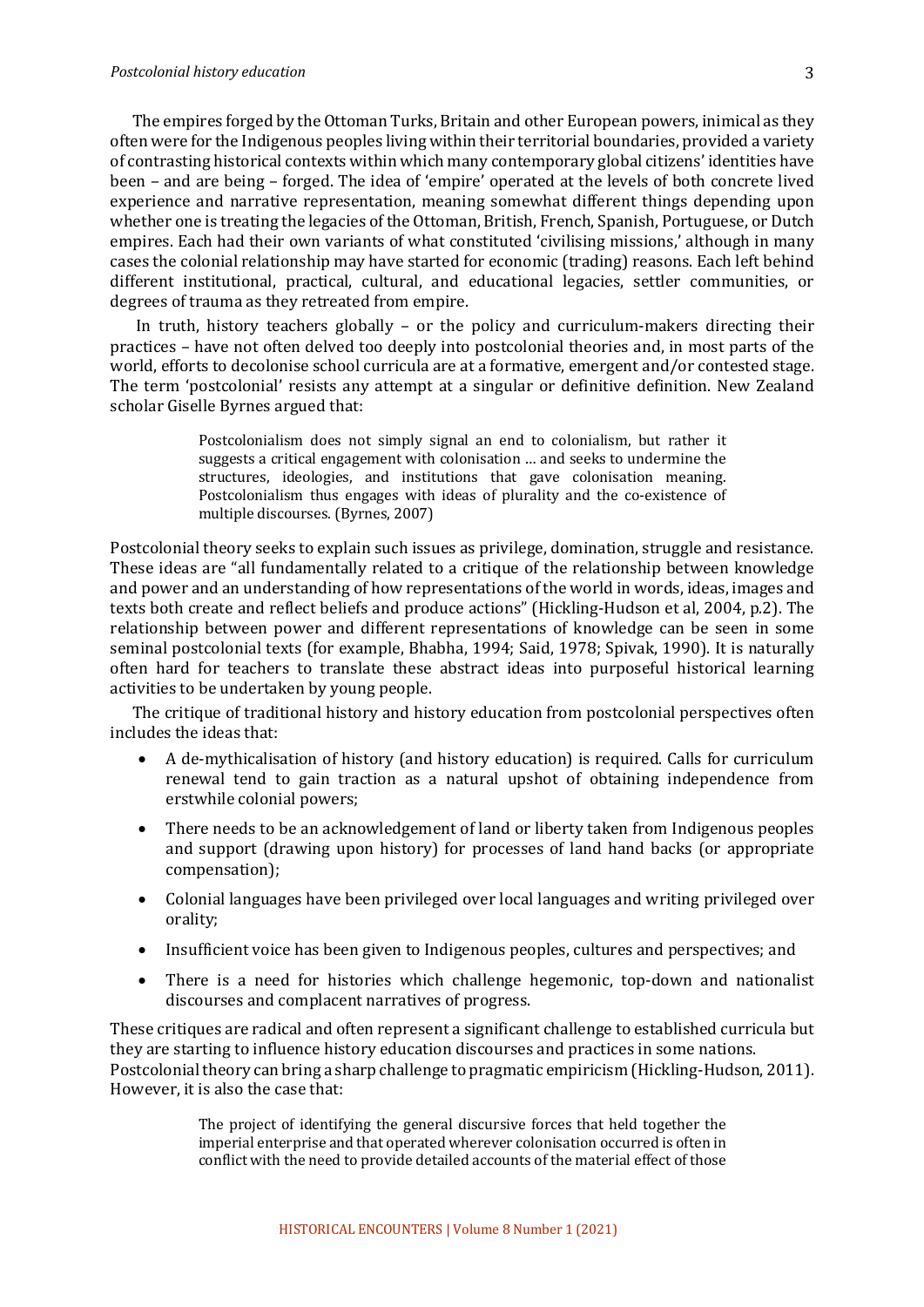discourses as they operated in different periods and different localities. (Ashcroft, Griffiths & Tiffin, 2017, p. 172).

History education research is generally nationally focused (Levstik & Barton, 2008). This journal issue seeks to contribute to the promotion of global and comparative perspectives on decolonising narratives in history education in the context of former colonies, settler nations or nations still affected by the legacy of older empires (such as Cyprus and Lebanon explored in this issue). In order to respond to twenty-first century imperatives around inclusivity, human rights, and education for democratic citizenship, history education has to generate new ways of thinking and new modes of practice which respect the distinctive histories, contexts and conditions of postcolonial developing states as they re-frame and re-articulate their national identities.

#### **History wars, History from below and postcolonial perspectives**

From the nineteenth-century and through much of the twentieth-century one of the core purposes of history education in most nation states was as a unifying mechanism to prop up national identity and inculcate a common, shared national story. History has been taught in national school systems in part for socialising purposes and so as to make students love their country (Nussbaum & Cohen, 2002) and the historical narrative to imbibe has tended to be based upon the construct of an 'imagined' homogeneous nation (Anderson, 1991). However, increasingly – and globally from the 1960s onwards – there were overlays (or underlays) of history from below placed upon traditional national narratives. There was an increased emphasis on social history and the experiences and perspectives of Indigenous peoples, minority ethnic groups, immigrants, the working classes and women.

Linked to, but expanding beyond, the discipline of history, the 1980s saw the birth of subaltern studies as a further stage in postcolonial critique especially in South Asia (Prakash, 1994). Securing recognition of minority narratives, as has been seen in the cases of India and Sri Lanka (Pandian, 2008; Wijegoonawardana, 2012), continues to be a struggle. New histories in the late twentieth century tended to break up the previous hegemonic narratives of political and military history: 'great men', 'discovery' of new lands, 'pioneering settlement' and the complacency of contented dominion and linear stories of progress and reform. But the marriage of high politics and new forms of social history is often an awkward union at the point at which it meets history curricula, history syllabuses and textbooks, teachers' decision-making and classroom implementation. Moreover, history from below imperatives tend to set history education on a collision course with conservative historians and politicians who disapprove of critical, negative or so-named black armband (that is seeing the nation's past as negative and overly mournful, failing to see the positive aspects of nationalism and nation building) views of a nation's past

The conservative reaction to history from below pressures was significant. At the core of the History Wars (Peterson, 2016) which played out at different times in different ways in varied national contexts was a concern that the historical consciousness of young people was being hijacked by progressive academics and an educational establishment undesirably influenced by political correctness, cultural studies, literary theory, and postmodernism. In the Australian context, for example, it was Geoffrey Blainey's view (1993) that the 'balance sheet' of the past was firmly in favour of the achievements of 'White society' since 'settlement,' and that any history that had an excessive focus on past wrongs promoted a mournful relationship with the past that harmed the nation. 'New history' approaches brought an unwelcome uncertainty and criticality as far as many conservative politicians and commentators were concerned, as national historical narratives expanded to include the perspectives of the colonised as well as pre-colonial oral histories. 

There was a historiographical reaction too. Three influential books seemed to exemplify and promote a conservative (or neo-conservative) western, developed world-centric, hegemonic view of history which projected fluent narratives of western domination, economically, politically and culturally: Francis Fukuyama's *The end of history* (1992), Samuel Huntington's (1997) *Clash of*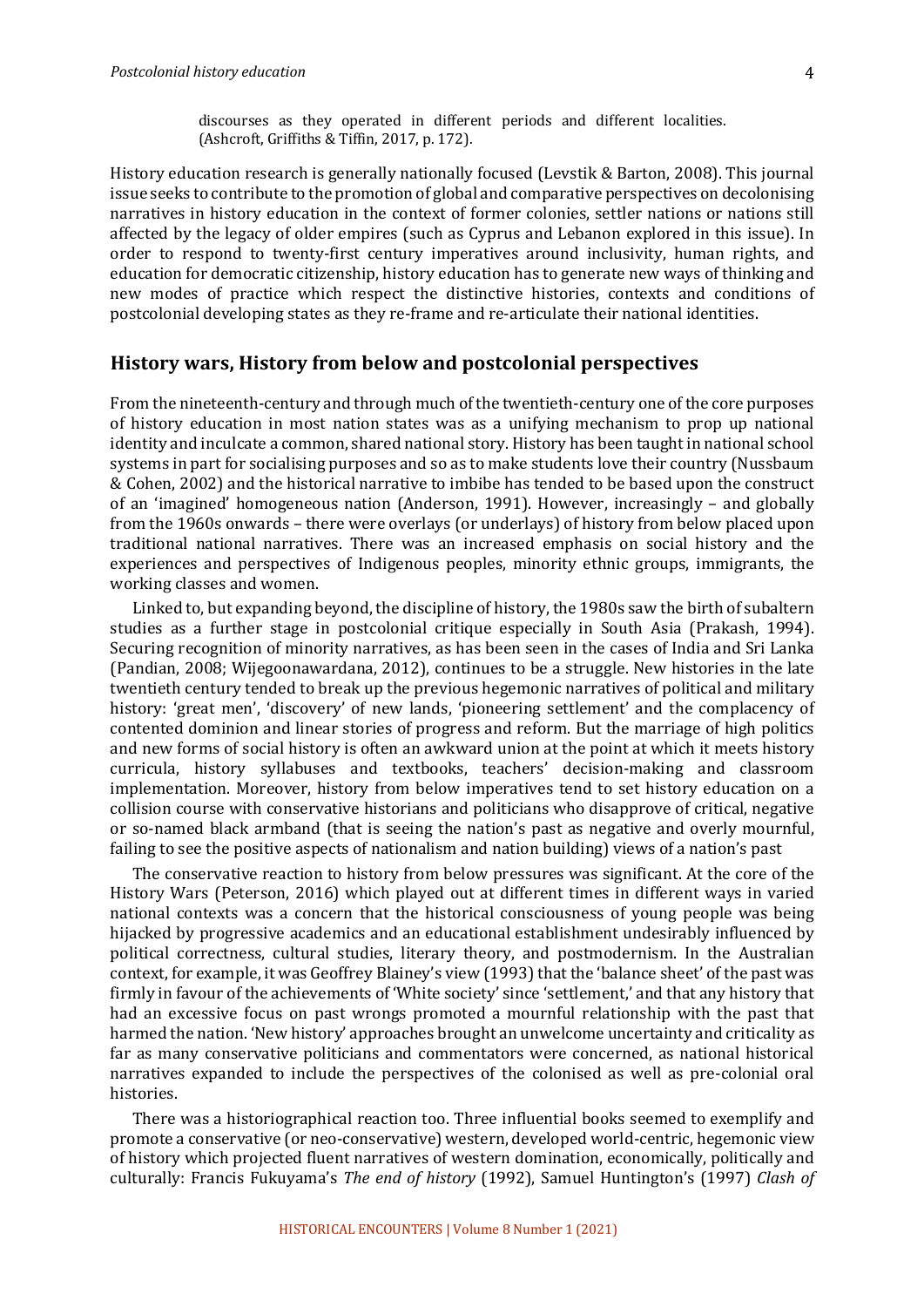*civilizations*, and Niall Ferguson's (2011) *Civilization: The West and the rest* (2011). Despite considerable criticism (mixed with acclaim for the breadth of the canvas upon which the three historians painted their arguments), these texts cumulatively reinforced a discursive practice that has become popularised in the press and has continued to influence popular conceptions of the world, although they have had limited success in penetrating the professional world of history education. They represent forces that challenged the post-colonial theories of Achebe (1975) and Spivak (1999), also articulated by Prakash (1994).

Cutting across these global narratives, government adviser and public intellectual Simon Schama (2010), recommended an orientation of the English History curriculum towards the history of the British Empire - for inclusive not triumphalist reasons. He argued that the consequences of immigration (and settlement) following decolonisation, were being felt in British cities, and he recommended a recognition of the effect that this was having on the youth of those places in understanding the complexity of their own identities. Paul Gilroy (1987,1992), writing in a postcolonial paradigm, described the migration and settlement after the Second World War as the 'empire coming to Britain.' Similarly, David Olusoga (2016) described his own often traumatic 'theatre of memory' as he experienced his teenage years in Newcastle in the north-east of England as the mixed-race child of a white British mother and a Nigerian father. A paper in this HEJ issue (Guyver, see below) gives voice to the lived experiences of London migrant-settler teenagers talking about their experiences and those of their families, and how these relate to learning about history and empire (see also Haydn, 2014).

#### **Can the subaltern speak?**

The power of official historical narratives, according to Stuart Hall (1997), was their capacity to construct the colonised subject as "different and other within the categories of knowledge of the West" (p. 112). It also manifested more profoundly in the capacity of historical narratives to make the colonised see themselves as 'the Other'. For example, Achebe (1975) realized when at school in Nigeria that he was in fact the 'Other' that his textbooks were describing. He made an eloquent plea for the focus to shift from that of the colonisers to that of the colonised, giving them a voice. Spivak's seminal work *Can the subaltern speak?* (1988) articulated a similar message.

It is clear from curriculum developments in Canada and New Zealand, especially around notions of truth and reconciliation further explored in this issue (See Rowinski & Sears, and Davison below) that there is considerable support for restoring the place of the histories of the colonised to history curricula. Moreover, within the former colonies themselves, as can be seen in the Ghana, Uganda, Nigeria and Botswana case studies in this issue, there is a recognition that precolonial histories, often existing in the form of oral stories, need to be reclaimed and re-validated, but in a sense also modified to ways of thinking in the twenty-first century through using them as a basis for dialogue, making the teaching and learning more interactive.

According to Young (1990), "the Third World was itself created as a representation, or as a set of representations, not only for the West but also for the culture whose representation was constructed" (p. 159). Young argued that this was absolutely essential for the 'success' of the European colonisation of Asia, Africa, the Americas and the islands of the Pacific, since nineteenth and early twentieth-century "imperialism was not only a territorial and economic but inevitably also a subject-constituting project" (p. 159). Land and territory was colonised by subduing the population through force, oppressive or partially understood treaties, trade agreements and relationships; but minds were also colonised by inscribing the subdued population in the historical record as inferior, primitive or sometimes even sub-human.

The notion of 'colonisation of the mind' presents some significant challenges for the postcolonial historian, and equally a problem for history curricula in a postcolonial society. As John Willinsky (1998) argued in *Learning to divide the world: Education at empire's end*, the legacy of imperialism is ever present within Western educational discourse, having significantly shaped the construction and constitution of school subjects such as History and Geography. Education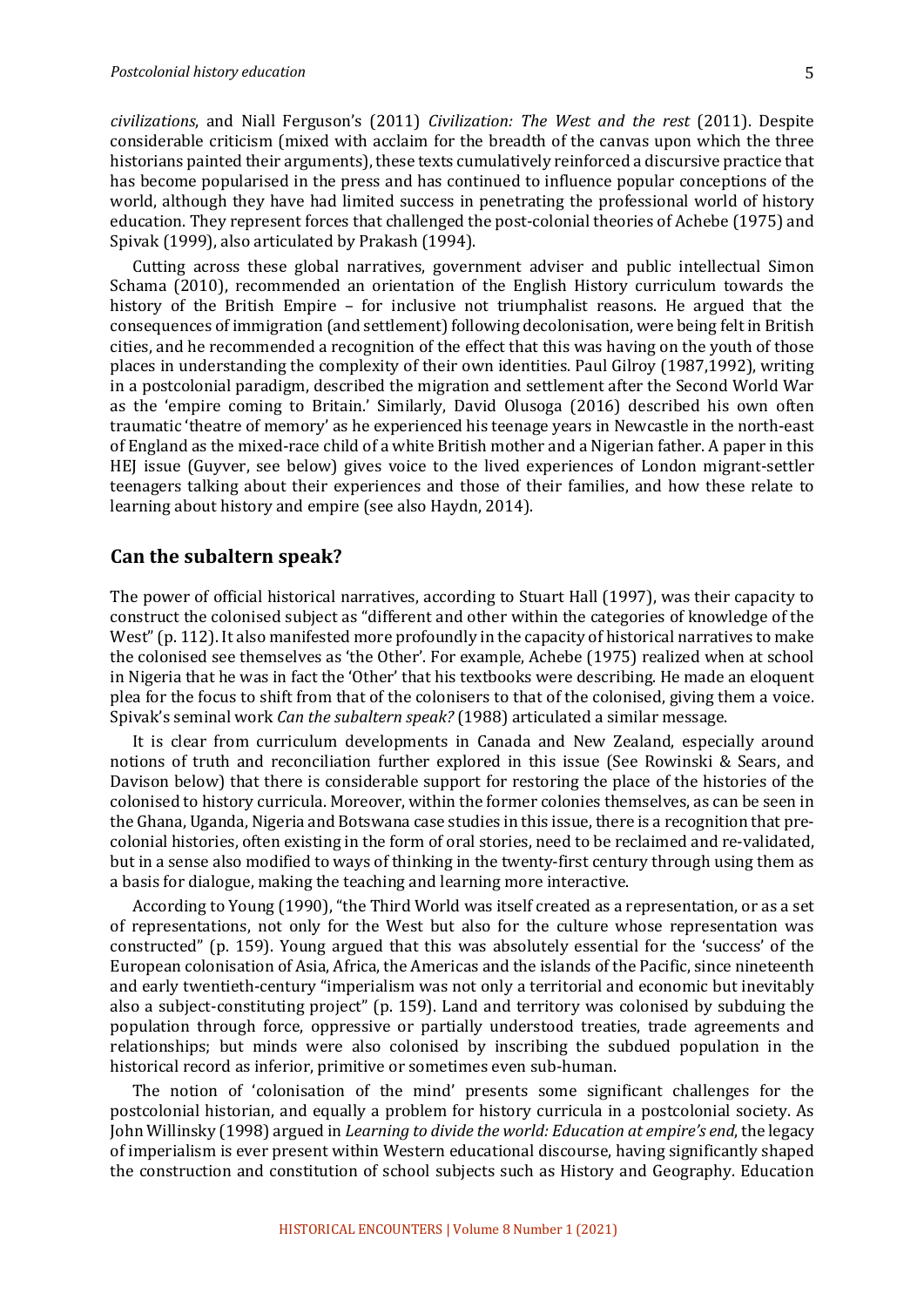itself was deeply implicated in the project of colonialism (as Adu-Gyamfi & Anderson exemplify in the Ghanaian case study below). Spivak (1997) recognised that decolonisation had not resulted in the freedoms in liberated, sovereign nations that one might have expected. She added that the historical discourse often "boringly repeats the rhythms of colonisation with the consolidation of recognisable styles" (p. 202). From Spivak's viewpoint, "independence from the colonial power might free us of our foreign oppressors' armies, but it does not automatically free us of the discourses in which our subjectivities and identities have been inscribed" (p. 202).

Others have pointed to the colonisation of the archive as an obstacle in the pathway of decolonising histories. Writing in the context of document production in the Dutch East Indies, Stoler (2002) argued that scholars should view archives not as sites of knowledge retrieval but of knowledge production; as monuments of states as well as sites of state ethnography – "The archive" was the supreme technology of the late nineteenth century imperial state"  $(p. 97)$ . Moreover, it is important to recognise the primacy of oral history in the culture of Māori, Aboriginal and other Indigenous peoples. Yet oral history only secured academic respectability in European historiography in the second half of the twentieth century, although as Paul Thompson, an early exponent, reminded us, "It was the first kind of history" (Thompson, 1978, p. 19). Some historians and anthropologists in exploring colonial history themes are re-reading the archives and undertaking oral histories with people who lived through archived events to comment on colonial narratives of them being told in the archives (see Price, 1998 for examples in the West Indies).

A number of historians in South Asia, East Asia and the Pacific have also sought to read records against their grain in the archives, recovering the lived experiences of peasants, women and Indigenous resistance leaders from the condescension of previous historic omission (e.g. Guha, 1983; Mar, 2016; Vickers & Jones, 2005). Decolonising imperial history is not easy since it has to avoid the colonisers' words found in the archives and repeated in history textbooks. The stories that nations tell themselves about themselves can quite often contain myths that tend to be selfserving, and dangerously uncritical and uncontested (Guyver, 2016). Indeed, this has been commented on as a challenge to be overcome in Uganda and Botswana (Sebbowa & Pastory Majani, and Mafela, below).

Ngugi wa Thiong'o's (1981) seminal text *Decolonising the Mind* drew attention to internalised forms of imperialism in which education is a primary colonising medium:

> The biggest weapon wielded and actually daily unleashed by imperialism against that collective defiance is the cultural bomb. The effect of a cultural bomb is to annihilate a people's belief in their names, in their languages, in their environment, in their heritage of struggle, in their unity, in their capacities and ultimately in themselves. It makes them see their past as one wasteland of nonachievement and it makes them want to distance themselves from that wasteland.  $(p. 3)$

In Ngugi's terms, 'decolonisation' was a project of 're-centering.' It was about rejecting the assumption that the modern West was the central root of Africa's consciousness and cultural heritage. In Uganda, Nigeria, Ghana and Botswana we see examples of jurisdictions claiming back their histories, sometimes by re-writing and re-claiming that history for themselves (see Dike, 1956), although not without difficulties for those wishing to change the situation.

At the frontier of innovative history education some educators have started to reflect upon how the pedagogical practices of teaching might begin to decolonise (Nakata, 2007; Yunkaporta, 2009). There is an argument that it is in large part through transmissive, assimilative education policies and Western-style schooling that much of the colonisation of minds of Indigenous peoples has taken place (Battiste, 1998). Certainly most history curricula around the world reject ways of knowing which are not western in nature. The fact that Indigenous cultures are still largely oral cultures with a focus on narrative and symbolic and visual representation rather than propositional knowledge and explanation makes the task of creating a history education as anything but learning about others in potentially foreign and text-based ways challenging indeed.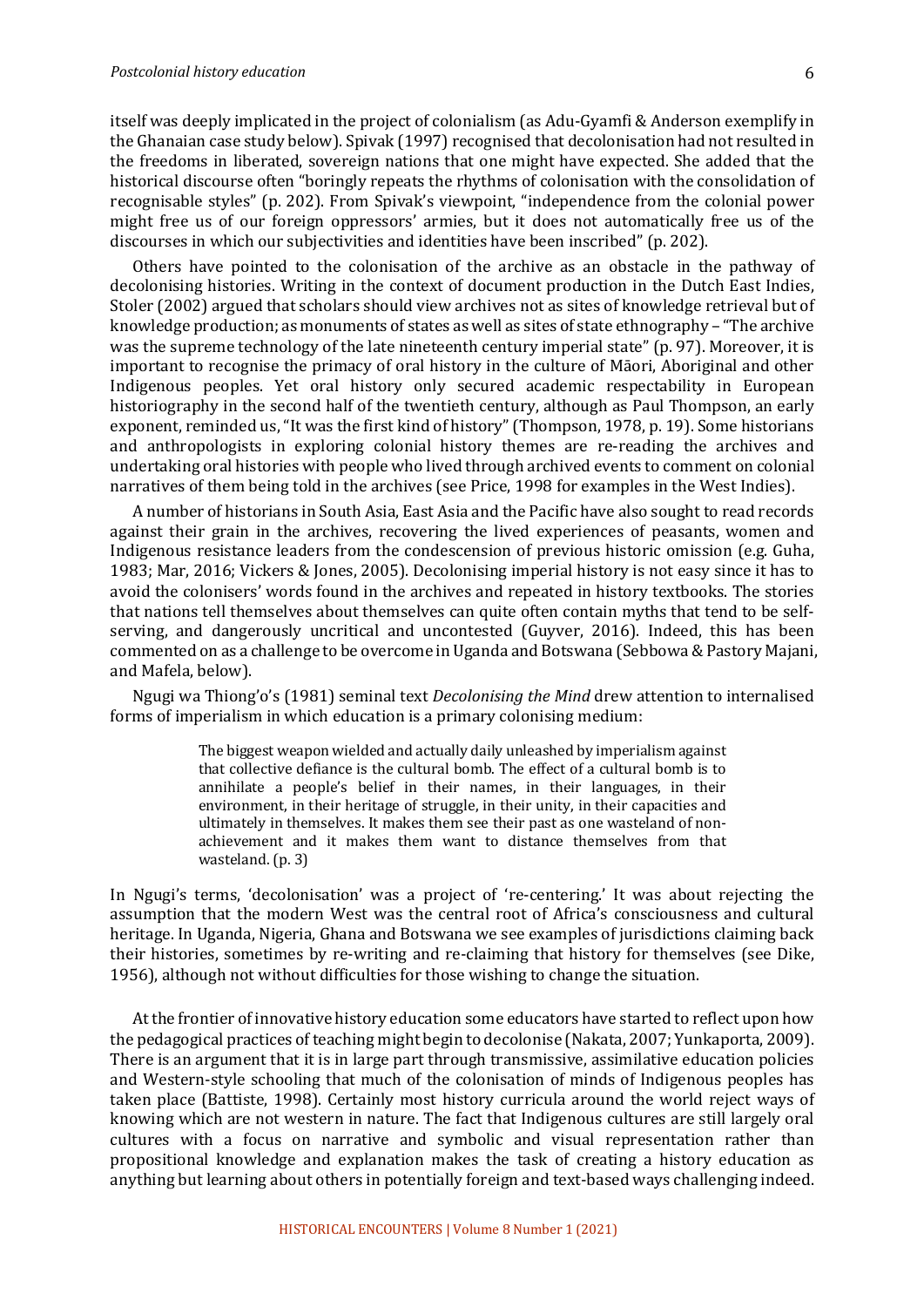#### **Students being enabled to see themselves as part of the narrative**

Postcolonial history education is further complicated by the movement of migrant and diasporic communities linked to – but not in all cases directly emerging from – the colonial experience. The increasing flow of populations, mobility of individuals and crossing of borders and the blurring of the concept of 'home' have created new challenges for history teachers. There is no one-size-fitsall cultural identity for diasporic people, but rather a multiplicity of different cultural identities that share both important similarities and important differences. Examples of the transnational challenges and opportunities afforded to history teachers are shared here in the context of London (see Guyver, below). This is tied to the need to build into history lessons an opportunity to address the historical dimension of identity when there are so many different identities in one class or school. Among students there is a lack of patience with any approach to history education which does not allow for an examination of how 'subaltern voices' and 'silent histories' can help them to understand their own and their families' places in society as part of a colonial legacy. Students with a family experience background of displacement are more likely to identify with the colonised and to want a more three-dimensional, less generalised set of narratives to illustrate this. Thus, their own double-consciousness (Gilroy, 1993) and corresponding life-world experiences of metropole (London) and colony or postcolonial jurisdiction, as core and periphery, are transferred empathetically to the lives of players in past historical events.

History can be used for building social identity, especially if in a postcolonial situation this means deliberately avoiding the sharing of a single uniform identity. This has also been a strong factor in motivating curriculum change across Canada, as migration has put pressure on traditional forms of history education. History lessons should provide identity elements for all groups (see Peck, 2010). Indeed, history lessons are  $-$  at their best  $-$  open arenas of dialogue for groups with different experiences and orientations, and there are clearly rewards associated with undertaking in the classroom the socio-political experiment of attempting to write everyone into the narrative. Both the Botswana and Uganda papers in this special issue incorporate the idea of 'Mutual Value Theory'(Boyanton, 2015) in suggesting more bottom-up and agentic forms of historical exploration by young people, drawing upon local historical events that may unsettle but at the same time also exemplify national narratives, especially when they are seen 'from below.' To be inclusive, history lessons need at least to attempt to incorporate and recognise the specific and idiosyncratic histories of many groups. In this way contemporary history education might assist in the process of capturing the negotiations between cultures that are taking place, thereby (in contexts such as Australia, New Zealand and Canada) providing a platform upon which to build a rehabilitation of Indigenous knowledge and identity.

Decolonising the curriculum represents an acceptance that education, including history education, needs to enable self-understanding. Seeing ourselves more clearly, whether as citizens or societies, is not only about admiring a reflection in the mirror. The Antiguan author, Jamaica Kincaid, puts it thus:

> And might not knowing why they are the way they are, why they do the things they do, why they live the way they live, why the things that happened to them happened, lead ... people to a different relationship with the world, a more demanding relationship? (cited in Gopal, 2017).

To prompt every student in postcolonial nations to articulate and reflect upon his or her sometimes silenced past, a practice of deliberation in a classroom is necessary. This has indeed been seen to be the case in New Brunswick (Canada) and New Zealand explored in this issue.

Deliberation means conversation instead of debate, listening besides talking, and understanding rather than aiming at an agreement of one 'truth.' Instead, such an approach aims at recognition of different legitimate points of view (See Hess and McEvoy, 2014). Indeed, "constructing history for an inclusive nation which seeks understanding – not only across its own component groups but also of its neighbours – can be a force for good" (Guyver, 2016, p. 1). Lively, informed, empathetic debates around the meaning of the past and its linkages to today's affairs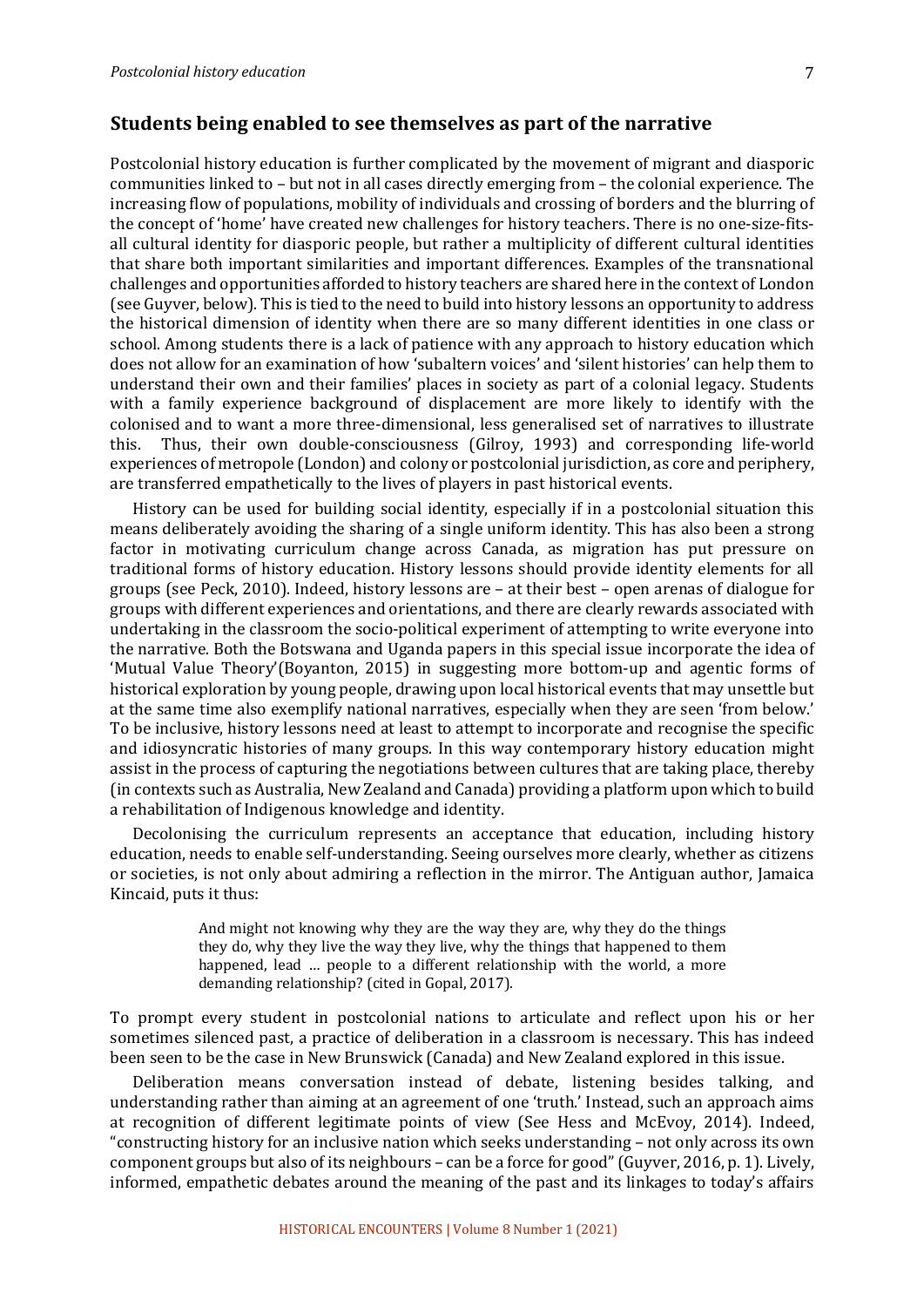does not signal national disunity and deterioration; rather it is a sign of a vibrant, self-confident democracy. Social inclusiveness is necessary if history education is to prompt reconciliation and the building of bridges between different communities (the Cyprus and Lebanon papers in this issue provide fascinating examples of the bridge-building challenges).

### **Critical historical literacy and critical citizenship**

Not all societies welcome the embedded model of critical historical literacy and the corresponding parallel model of critical citizenship. It can seem threatening or unpatriotic Seminal developments in relation to approaches to history education have included curriculum projects originating in the School History Project (England) feeding into innovative approaches to history education (e.g. Cooper & Chapman, 2009; Davies, 2017). Work on historical thinking undertaken in North America has identified key concepts and components of historical thinking (e.g. Lévesque, 2008; Seixas & Morton, 2012; Wineburg, 2001) and approaches founded in notions of historical literacy (Lee, 2005) or 'historical reasoning' (Van Drie & Van Boxtel, 2008), which for those authors writing in a Dutch context especially includes elements around the contestedness of interpretations of history in heritage, museum, representations and curriculum contexts (Van Boxtel, Grever & Klein, 2016).

Each of these terms associated with the syntactic or procedural aspects of history underscores the importance given to the act of scrutinising below the surface narratives, perspectives, representations or interpretations that are encountered, and involve what Lee and Ashby (2000) delineated as second-order concepts or ideas such as *significance*, *empathy*, *change over time* and *contestation*: "It is these ideas that provide our understanding of history as a discipline or form of knowledge" (p. 199). Historical thinking is thus an overarching term that embraces a range of modes of *doing* history. We take it, in this HEJ special edition, to be co-existent with *historical understanding*, and that it encompasses both acts of *historical reasoning* and engagement in *historical literacy*. We were keen to hear voices from developing countries to explore what epistemological ideas from recent debates most resonated in their contexts (and why), although it has become clear that politics continues to exercise a dominant role in determining whether the nurturing of young people as critical citizens and the creation of more inclusive narratives is resisted or welcomed.

Robert Parkes (2007) argued that:

In reading Ihlistory curriculum as postcolonial text, it becomes clear that what have remained uncontested in the struggle for histories within the ... [h]istory curriculum have been the representational practices of history itself, and that redressing the neglect of historical representation opens new possibilities for [h]istory curriculum as critical pedagogical practice. (p. 384)]

There are links here to the increasingly influential idea of historical consciousness as both a focus and purpose of history teaching. Raphael Samuel was one of the first to raise the question of how school children acquire historical knowledge. He bemoaned that fact that "so far as pedagogy is concerned, it allows no space for knowledge which creeps in sideways as a by-product of studying something else" (1994, p.8). This could be extended to knowledge which 'creeps in' after being exposed to other elements of history which are to be found in the everyday. History educators have long aimed to shape learners' views, values and understandings of the past by helping them to become more historically conscious in the present.

The core and periphery (or metropole and colony) paradigm can be seen to work at a dynamic level in all of the jurisdictions represented in this collection. This can be seen where doubleconsciousness (Gilroy, 1993) of both the near and distant fields as experienced in the habituses of the life-worlds of school students (and their families) is in a constant process of interpretive renegotiation in the hands (and corresponding habituses) of their teachers. The students and their families have experienced the political dimensions of power in personal ways, so history from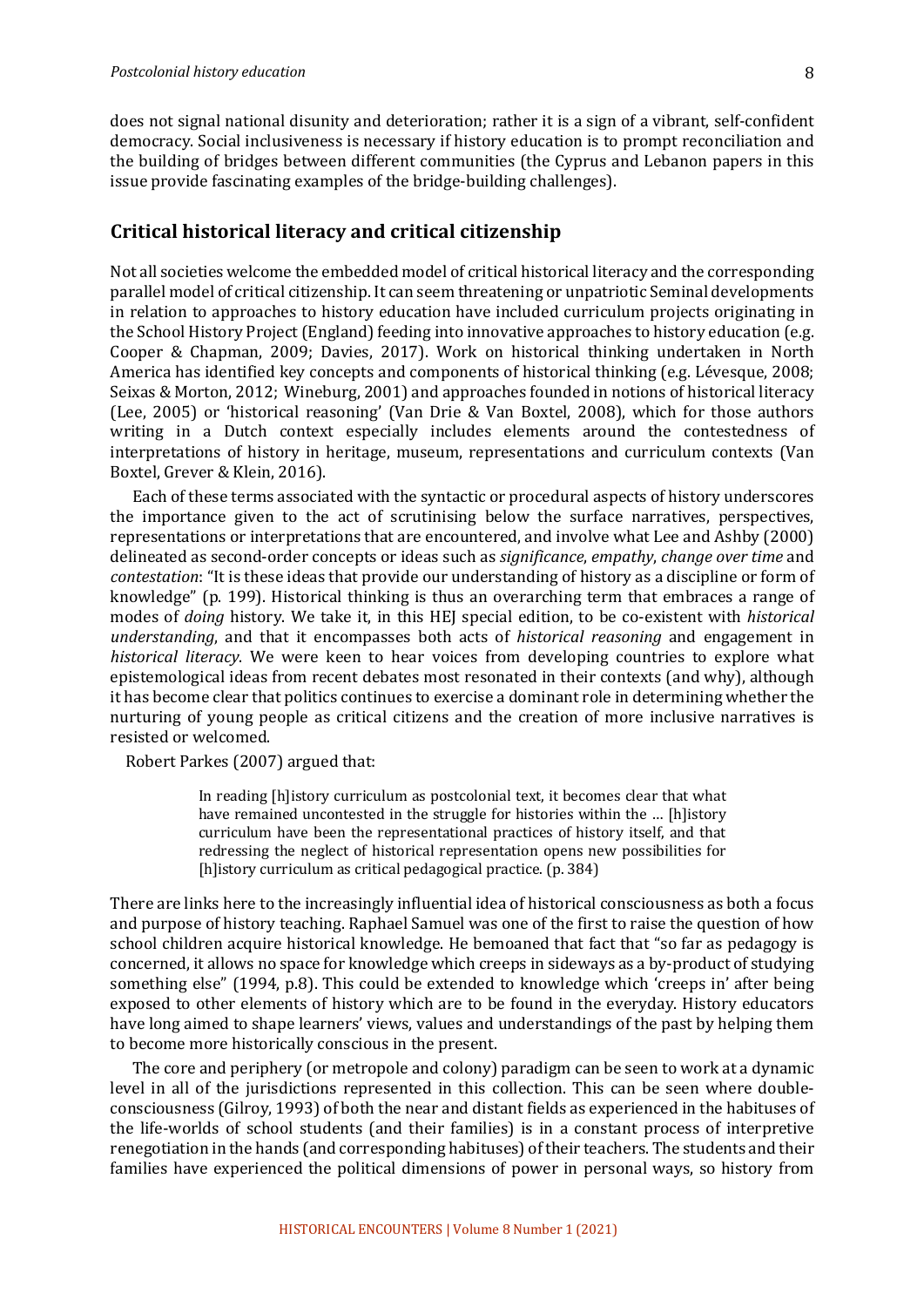below becomes personal for them, and they are likely, to use the phrase appropriated by Hall (2002) from Cooper and Stoler (1997), to see the national, transnational and family history in  $a$ *single analytic frame*, or scaffolding. The teacher is there as a guide to help them navigate this, to make the links and bring the history to life. This is seen to be particularly relevant for minorities in every jurisdiction where the teacher's role is to enable the mutual valuing of students between themselves (Boyanton, 2015).

## Historical consciousness, historical significance and representations of **collective memory**

Historical consciousness has been delineated as the capacity for learners to connect historical learning to life outside the school and representations of collective memory such as contained in museums and heritage interpretations (Lowenthal, 1996), popular films or on-line games and simulations. According to Rüsen (2004, p. 66-67) "historical consciousness deals with the past as experience; it reveals to us the web of temporal change in which our lives are caught up and (at least indirectly) the future perspectives toward which that change is flowing." For Rüsen the point of history education is to make sense of the past in order to create a perspective or orienting frame for understanding and acting in the present and future (See also Ahonen, 2005; Friedrich, 2010; Seixas, 2006; Van Straaten et al., 2016). Historical consciousness incorporates the development in students of narrative competence. What stories and accounts can I trust and why?

The application of some ideas around historical consciousness and postcolonial theory have been attempted to be applied in South Africa. Gail Weldon in her doctoral study (2009) comparing history education in South Africa and Rwanda, drew on thinking by Linda Chisholm (2004) about the possibility of the co-existence of official and unofficial narratives. Weldon reinforced how this had been working within the 2002-2003 second attempt at a history curriculum in South Africa. Within the new curriculum, there was no attempt to delineate a 'true' history, rather:

> [The] new 'official history', through a commitment to the idea that historical 'truth' can be subjected to rigorous analysis by entering conversations structured by the 'disciplinary traditions' and that there are complex histories within the South African experience, provided potential opportunities for 'border crossing' and for thinking one another's histories. The history curriculum became an 'open' rather than a 'closed' text. (Weldon, 2009, p. 180)

This notion of the history curriculum as an open rather than a closed text inviting border crossing may represent a possible way forward for countries with particularly traumatic and divided recent histories such as in Cyprus and Lebanon whose challenges in crafting history curricula are outlined below (See also Ahonen, 2012).

There are also connections between historical consciousness and the notion of historical significance. A number of influential contributions to debates about history teaching across varying national jurisdictions have argued for a fruitful focus upon the idea of historical significance (e.g. Cercadillo,  $2001$ ; Lévesque,  $2005$ ; Peck,  $2010$ ). In considering the use of historical significance in the classroom, Hunt (2000, p. 52-53) took as his starting point, "How can historical significance be used to answer the question, 'Why are we studying this?'" He argued that history teaching is enlivened when young citizens feel that they can engage with issues that they see as still relevant to their lives today. This would certainly apply to the historical issues and content examined in most of the jurisdictions represented in this special issue. It is interesting that in Cyprus, in a situation of potential conflict where strong differences are defined by the nature of internal and external loyalties (Cyprocentric, Hellenocentric and Turkocentric), a key solution as a kind of curriculum bridge is being offered by allowing different groups to appropriate a shared disciplinary approach to history (Onarkan & Aliusta below). This can be seen in the work of Hedegaard and Chaiklin (2005) describing their experience of enabling children from immigrant communities in New York to contribute their varied experiences to a common theme.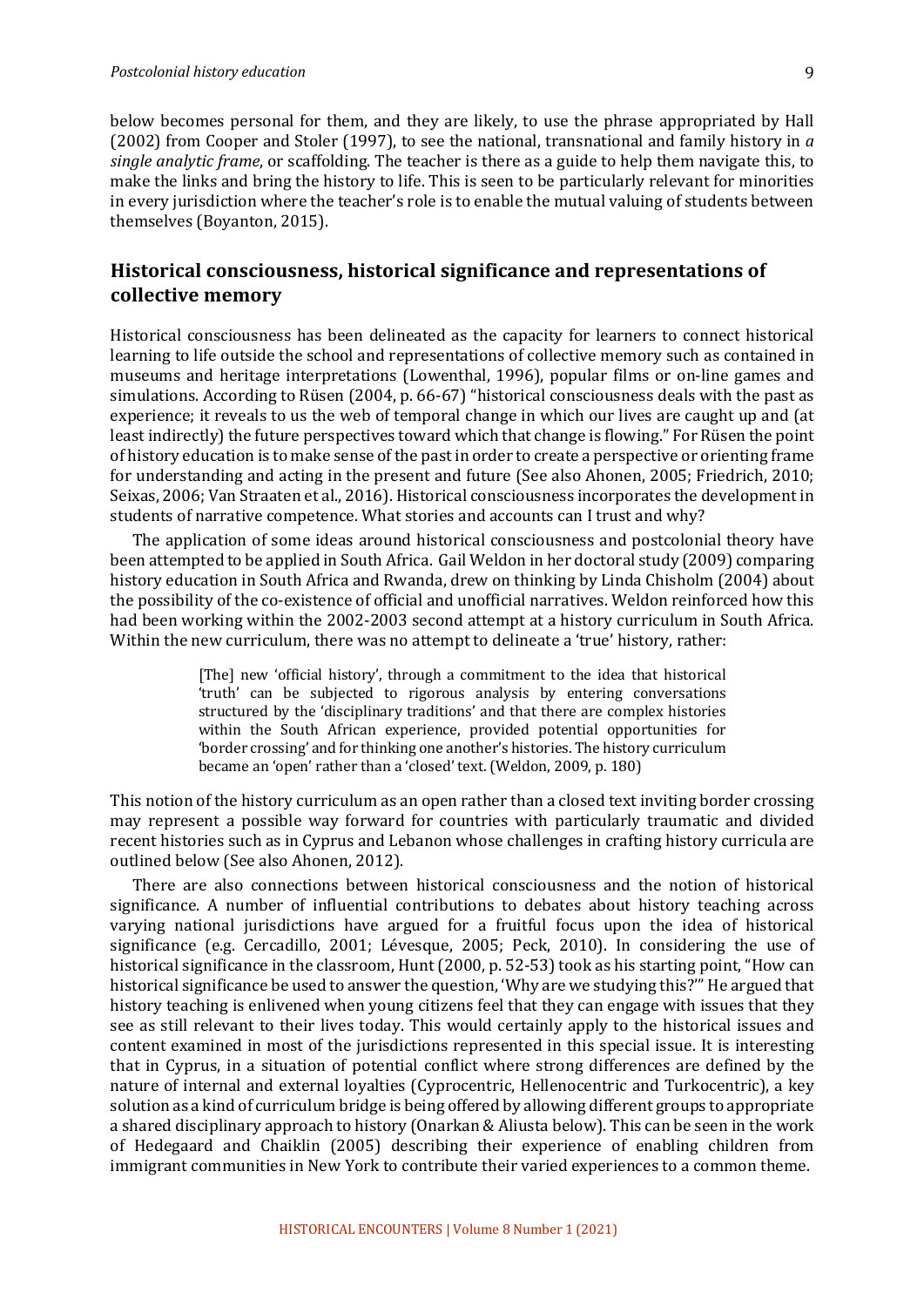## **The 'Rhodes Must Fall' movement and memorialisation of Captain Cook**

The disruptive resonances of the colonial past have broken through into public consciousness and public contestation in different forms in different places in recent times. Sometimes the debates coalesce around monuments and statues as visible representations of popular memory. In South Africa it was seen in the momentum of the 'Rhodes Must Fall' Movement at the University of Cape Town (Mbembe, 2016) – a decolonising of the university in this case involved a rehabilitation of the campus's public space from legacy statuary. The 250th anniversary of Captain James Cook setting sail from Plymouth on HMS Endeavour in August 1768 to carry out a variety of duties on behalf of the British government, including mapping the fabled Great Southern continent revived debates in both New Zealand and Australia about memorialisation of Cook in statue form. A statue of Cook was removed from a hill on the North Island of New Zealand following protests by the local Māori community and a unanimous council vote to re-locate the statue to a local museum and possibly replace it with a statue of Raikaitane, the Māori chief at the time of Cook's landing. Leaders of the local Ngāti tribe noted that historical records showed that Cook's crew shot nine of their people, killing six (Pearlman, 2018). Ironically, Australia meanwhile announced plans for a new statue of Cook as part of a wider \$50million heritage re-development at Botany Bay at the site of first contact between *Endeavour* crew members and Aboriginal peoples. Australia's then Prime Minister, Malcolm Turnbull and his successor Scott Morrison argued that the monument would be inclusive and an "opportunity to show the view from the ship and the view from the shore," but a leading Aboriginal activist, Pastor Ray Minniecon, was quoted as saying "It's still an invasion and it's still an unwanted invasion" (Bevege, 2018, n.p.). The journalist reporting the plans for the statue added:

> British colonisation brought Australia into the modern world with a successful economy, new technology, an independent judiciary, a democratic parliament and a documented land-ownership system; but it also dispossessed the tribal first Australian people of their sovereignty. (Bevege, 2018, n.p.)

This is a journalistic example of a kind of spuriously balanced but insensitive narrative, in response to which (in order to unpack it or re-balance it) young people would require special skills, particularly in the light of the questionable inclusion of "a documented land-ownership system" (Bevege, 2018, n.p.) which raises further questions about truth and reconciliation, as well as the role of legislatures and the judiciary in settling disputes. It can be helpful for young people to reflect on the political philosophies and underpinning attitudes behind false equivalence and partial arguments in media representations. Nevertheless, it is important to recognise that however distasteful it might seem, the roles of Cook and indeed Rhodes, and even the slave-owner and later public benefactor Edward Colston (whose statue was toppled in Bristol in June 2020 (Olusoga, 2020), in the history of their times still need to be examined and evaluated, even if the old hero-worshipping and celebration cannot be justified.

## **Conclusion**

The contributors to this *Historical Encounters Journal* issue comprise a mix of well-established, mid-career and young researchers and academics who study various actors and factors involved in history education ranging across policy-making, school curricula, textbooks, civil society organizations, teachers and teaching practices themselves. The two editors of this special issue, white male academics of Anglo origin, are acting as both insiders and outsiders, and sought to negotiate with project participants paths towards a mutual recognition of shared experiences of postcolonial history and/or how this history with all its depth and range is interpreted by educators in postcolonial societies.

The contributions highlight the reverberation of the colonial past in History classrooms around the world  $-$  in Africa, in settler colonial nations, in a cosmopolitan city and in countries (Cyprus and Lebanon) where the scars of recent internecine conflicts are still raw, emotional and ongoing.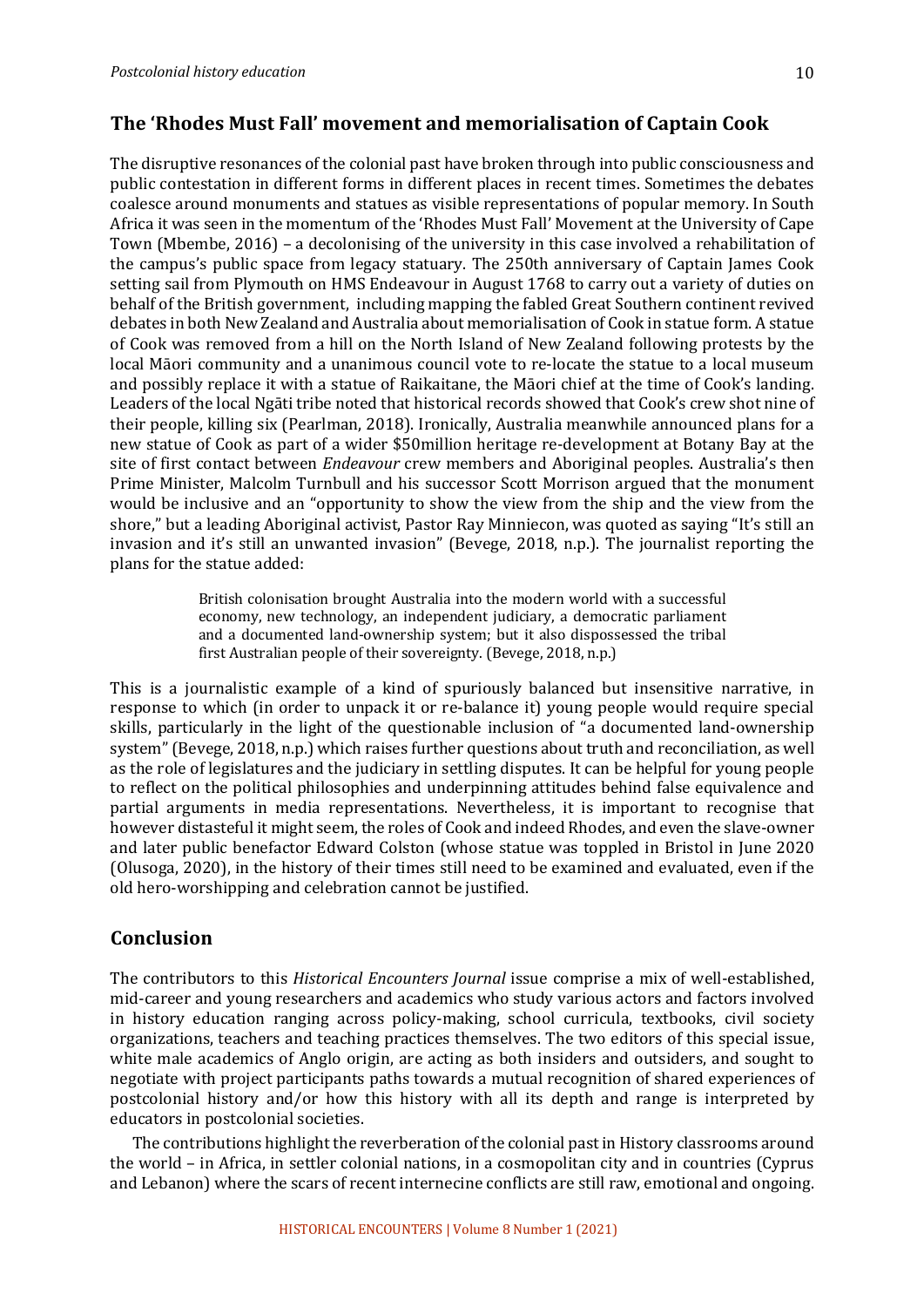Often it would seem that a shared or even negotiated approach to thinking about each other's histories rather than the histories themselves would be the way forward.

Naturally, many important unanswered questions remain which link back to the elements of postcolonial critique of much contemporary history education introduced at the opening of this editorial:

- How is a de-mythicalised history curriculum to be independently negotiated and agreed? (The contributions in this issue from the perspectives of Cyprus and Lebanon are salutary in this area)
- How can acknowledgement of Indigenous peoples and minority ethnic groups in curricula be more than token and genuinely acknowledge past dispossession or other effects of colonization or postcolonial displacement? (The Botswana paper in this issue has suggestions on better ways of representing the experiences of minority groups in the country)
- Can new ways be found in history classrooms which respect the insights of the 'decolonising the mind' literature. For example, how can children be helped to think differently about 'Country' (in its Indigenous sense) and oral traditions?
- How can initial teacher education and in-service education around history teaching decolonise its pedagogy and practices and give voice to Indigenous and other ethnic minority peoples, cultures and perspectives? What will this look and feel like?
- How can a professional and independent voice be brought to the sensitive process of remaking history curricula, drawing upon the literature related to historical conceptual understanding and historical consciousness?
- How do countries, peoples and educators find a path to teaching local, national and global history that is sensitive to place and context?

The outcomes that are sought from historical learning include the ability to discuss, listen to and empathise with differing perspectives; consider a range of opinions and values; and come to reasonable conclusions. These qualities and critical attributes operate as a path to the development of a sophisticated historical consciousness, which young people can use as a tool to navigate, understand, and interpret their social world in the present. In an information age where the internet and social media are feeding a world of fake news this has rarely been more important.

## **References**

- Achebe, C. (1975). An image of Africa: Racism in Conrad's 'Heart of Darkness'. London: Routledge (The Macat Library).
- Ahonen, S. (2005). Historical consciousness: a viable paradigm for history education? *Journal of Curriculum Studies*, *37(*6), 697-707. https://doi.org/10.1080/00220270500158681
- Ahonen, S. (2012). *Coming to terms with a dark past: How post-conflict societies deal with history.* New York: Peter Lang.
- Anderson, B. (1991). *Imagined Communities: Reflections on the origin and spread of nationalism.* London & New York: Verso.
- Ashcroft, B., Griffiths, G. and Tiffin, H. (Eds.). (2017). *Post-Colonial studies: The key concepts* (2<sup>nd</sup>) edn.). Abingdon, Oxon: Routledge.
- Barton, K. C., & Levstik, L. S. (2004). *Teaching history for the common good*. Mahwah, NJ: Lawrence Erlbaum Associates.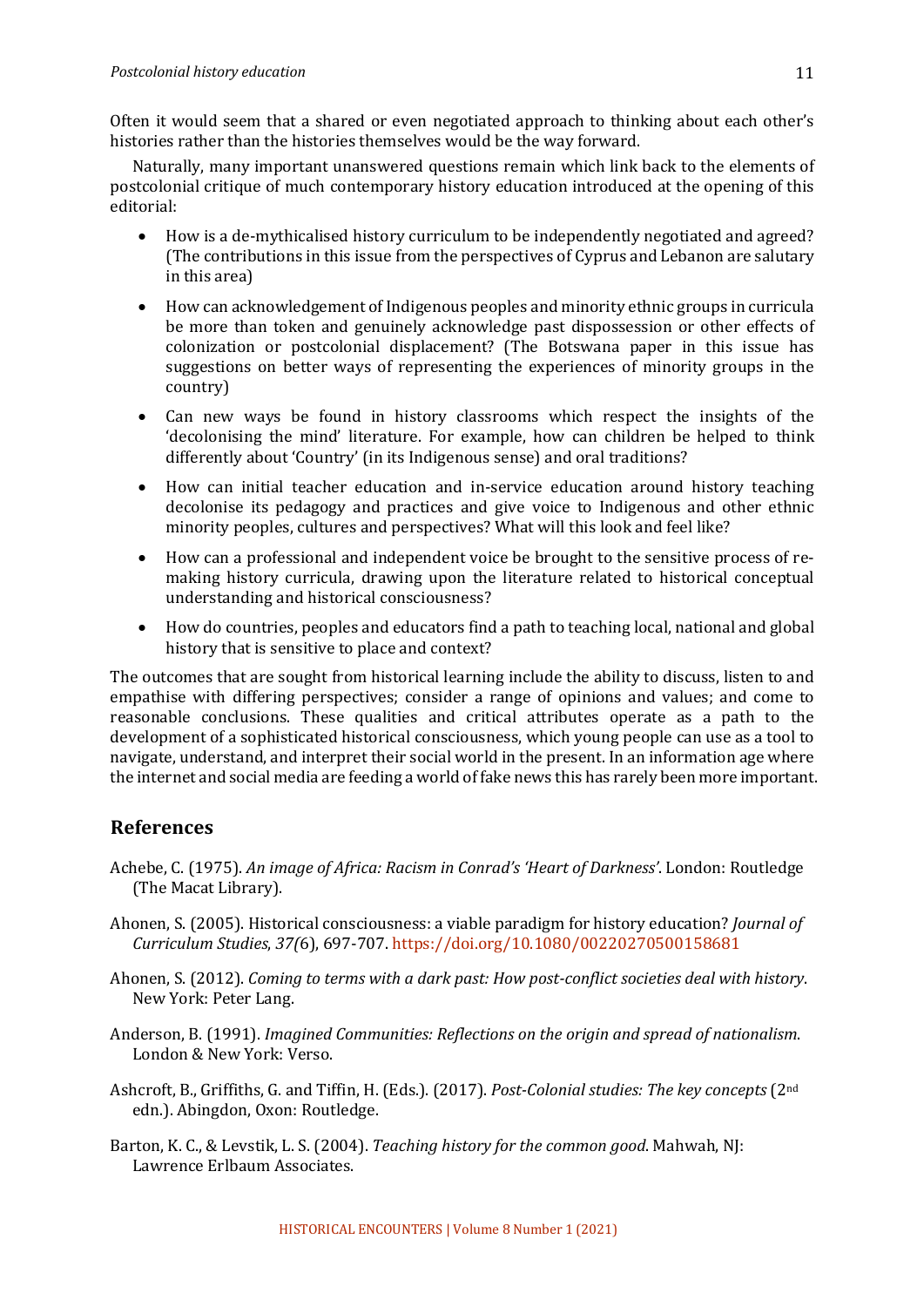- Battiste, M. (1998). Enabling the autumn seed: Toward a decolonized approach to Aboriginal knowledge, language, and education. *Canadian Journal of Native Education*, 22(1) 16-27.
- Bentrovato, D., Korostelina, K. V., & Schulze, M. (Eds.). (2016). *History can bite: History education in divided and postwar societies.* Göttingen: V & R Unipres.
- Bevege, A. (2018). Australia plans Captain Cook monument for anniversary of colonial landing, Lifestyle 29 April [Reuters]. Retrieved from https://www.reuters.com/article/us-australiastatue-captaincook/australia-plans-captain-cook-monument-for-anniversary-of-coloniallanding-idUSKBN1I0041
- Bhabha, H. (1994). The location of culture. London: Routledge.
- *Black Man Down* (1995). [Film] Writer: Sam Watson; Dir. Bill McCrow. Woolloongabba, Queensland, Australia: Red Movies Pty Ltd.
- Blainey, G. (1993). Drawing up a balance sheet of our history. *Quadrant*, 37(7–8), 10–15.
- Boyanton, D. (2015). *Teachers and students as co-learners: Toward a mutual value theory*. New York: Peter Lang Publishing, Inc.
- Byrnes, G. (2007). *Rethinking national identity in New Zealand's history*. Paper presented at the Dominion Status Symposium, Legislative Council Chamber Parliament Buildings, Wellington. 26 September 2007. Retrieved from https://nzhistory.govt.nz/files/documents/gisellebyrnes-national-identity.pdf
- Carretero, M., Berger, S., Grever, M. (Eds.). (2017). *Palgrave Handbook of Research in Historical Culture and Education.* London: Palgrave Macmillan.
- Cercadillo, L. (2001). Significance in history: Students' ideas in England and Spain. In A. Dickinson, P. Gordon, & P. Lee (Eds.), *Raising standards in history education: International review of history education* (Vol. 3, pp. 116–145). Woburn Press: London.
- Chisholm, L. (2004). The History curriculum in the (revised) national curriculum statement: An introduction', in S. Jeppie (Ed.), *Toward New Histories for South Africa* (pp. 177-188). Cape Town: Juta Gariep. http://hdl.handle.net/20.500.11910/6926
- Chong, E.K., Epstein, T., Davies, I., Peck, C. L., Peterson, A., Ross, A., Schmidt, M., Sears, A., & Sonu, D. (Eds.). (2016). *Education, globalization and the nation*. London: Palgrave Macmillan.
- Clark, A. (2008). *History's children: History wars in the classroom*. UNSW Press, Sydney.
- Cooper, H. & Chapman, A. (Eds.). (2009). *Constructing History 11-19.* London: Sage.
- Cooper, F., & Stoler, A.L. (1997). Between metropole and colony: Rethinking a research agenda. In F. Cooper, & A. L. Stoler (Eds.), *Tensions of empire: Colonial cultures in a bourgeois world.* Berkeley: University of California Press (pp.1-56).
- Davies. I. (Ed.), (2017). *Debates in history teaching*. (2<sup>nd</sup> Edition). London: Routledge.
- Dike, K.O. (1956) *Trade and politics in the Niger delta, 1830-1885*. Oxford: The Clarendon Press.
- Donnelly, K. (1997). The black armband view of history. *Agora*, 32(2), 15.
- Ferguson, N. (2011). *Civilization: The west and the rest*. London: Allen Lane.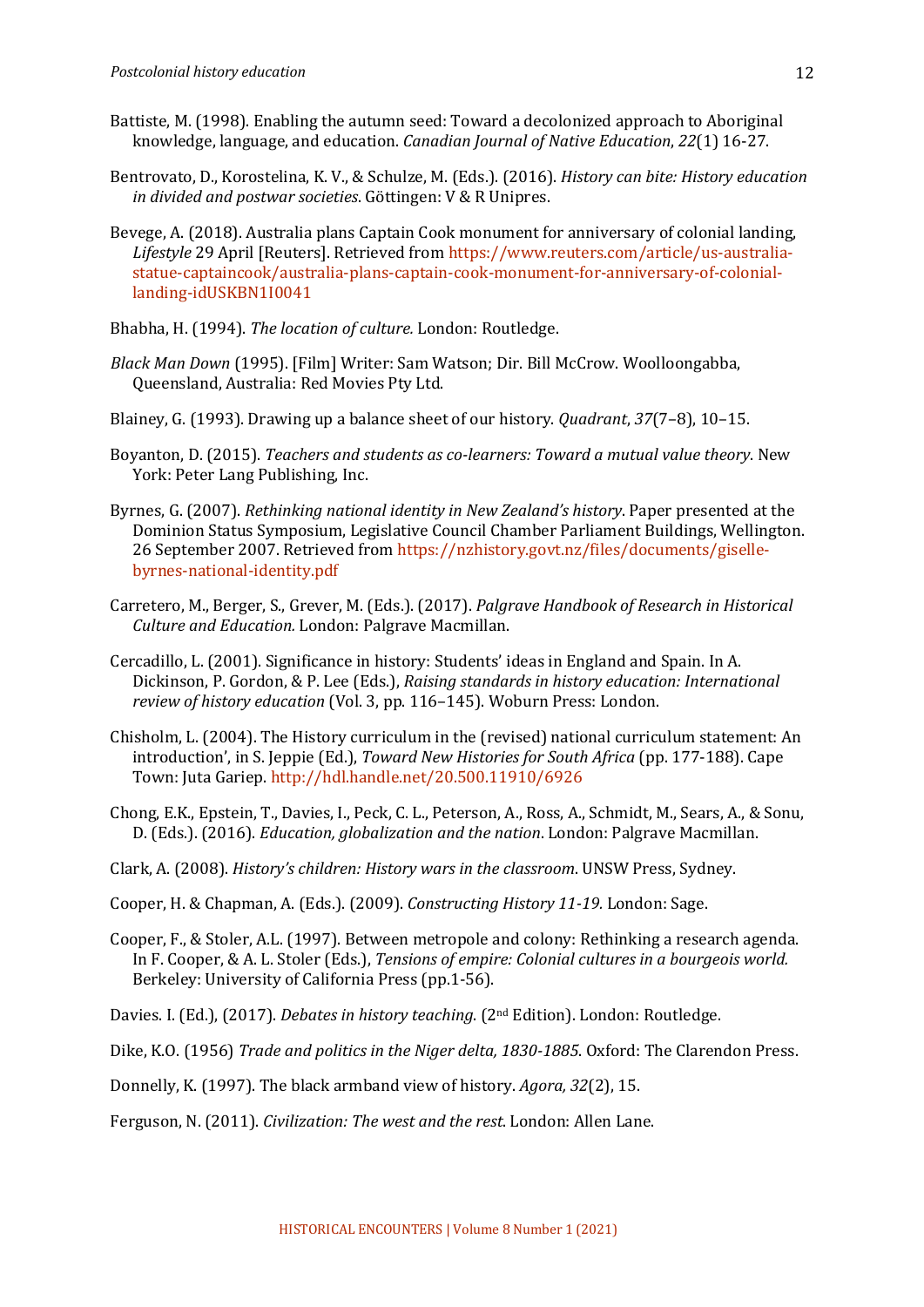- Friedrich, D. (2010). Historical consciousness as a pedagogical device in the production of the responsible citizen. *Discourse: Studies in the Cultural Politics of Education*, 31(5), 649-663. https://doi.org/10.1080/01596306.2010.516947
- Fukuyama, F. (1992). *The end of history and the last man*. New York: Free Press.
- Gadamer, H-G. (1975/1989). *Truth and Method.* (J. Weinsheimer & D. G. Marshall, Trans). London: Sheed & Ward and the Continuum Publishing Group.
- Gentleman, A. (2019). *The Windrush betraval: Exposing the hostile environment*. London: Guardian Faber Publishing.
- Gilroy, P. (1987/1992). *There ain't no Black in the Union Jack*. London: Unwin Hyman Ltd.
- Gilroy, P. (1993). *The Black Atlantic Modernity and double consciousness*. London: Verso.
- Gopal, P. (2017). Yes, we must decolonise: Our teaching has to go beyond elite white men, *The Guardian,* 28 October. Retrieved from https://www.theguardian.com/commentisfree/2017/oct/27/decolonise-elite-white-mendecolonising-cambridge-university-english-curriculum-literature
- Guha, R. (1983). *Elementary aspects of peasant insurgency in colonial India.* Delhi: Oxford University Press.
- Guyver, R. (Ed.) (2016). *Teaching History and the Changing Nation State: Transnational and Intranational Perspectives. Bloomsbury: London.*
- Hall, C. (2002). *Civilising subjects: Metropole and colony in the English imagination 1830-1967*. Cambridge: Polity.
- Hall, C., Draper, N., McClelland, K., Donington, K., & Lang, R. (2014). *Legacies of British slaveownership: Colonial slavery and the formation of Victorian Britain.* Cambridge: Cambridge University Press.
- Hall, S. (1997). *Representation: Cultural representations and signifying practices*. London: Sage.
- Harcourt, M. & Sheehan, M. (Eds.). (2012). *History matters: Teaching and learning History in New* Zealand secondary schools in the 21st century. Wellington: New Zealand Council for Educational Research (NZCER) Press.
- Haydn, T. (2014). How and what should we teach about the British Empire in schools? *Yearbook of the International Society of History Didactics, 35, 23-40.*
- Hedegaard, M., & Chaiklin, S. (2005). *Radical-local teaching and learning. A cultural historical* approach. Aarhus: Aarhus University Press.
- Hess, D. E., & McAvoy, P. (2014). *The political classroom: Evidence and ethics in democratic education.* New York, NY: Routledge.
- Hickling-Hudson, A., Matthews, J., & Woods, A. (2004). *Disrupting Preconceptions: Postcolonialism and Education*. Brisbane: Post Pressed.
- Hickling-Hudson, A. (2011). Teaching to disrupt preconceptions: education for social justice in the imperial aftermath. *Compare: A Journal of Comparative and International Education, 41*(4), 453-465. https://doi.org/10.1080/03057925.2011.581513
- Hunt, M. (2000). Teaching historical significance. In J. Arthur, & R. Phillips (Eds.), *Issues in History Teaching* (pp.39-53). London: Routledge.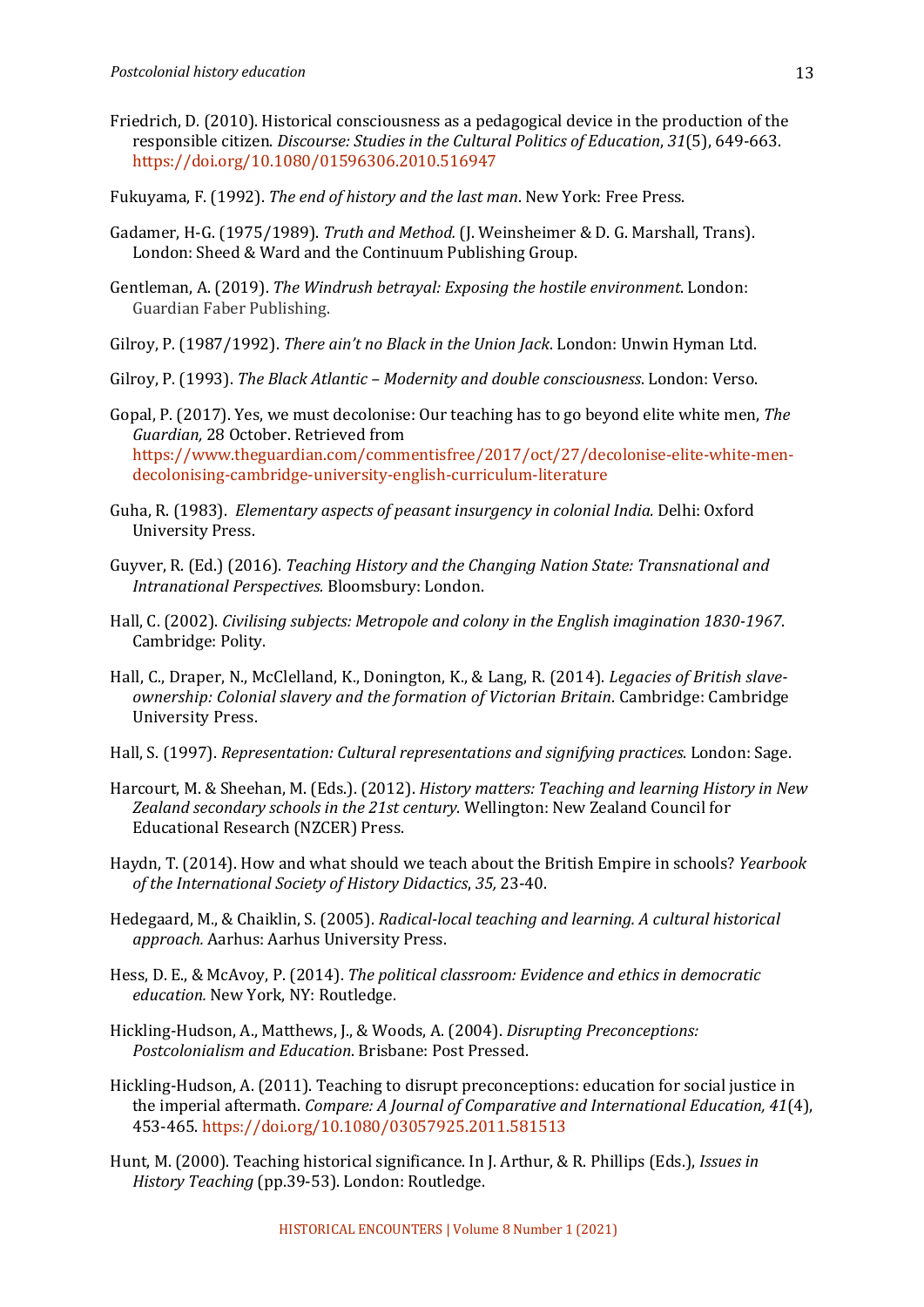- Huntington, S. (1997). *The clash of civilizations and the remaking of the world order*. London: Simon & Schuster.
- Lee, P., & Ashby, R. (Eds.). (2000). *Progression in historical understanding among students Ages* 7-14. New York: New York University Press.
- Lee, P. (2005). Historical literacy: Theory and research, *International Journal of Historical Learning, Teaching and Research*, *5*(1) 1-12.
- Lévesque S. (2005). Teaching second-order concepts in Canadian history: The importance of 'Historical Significance', *Canadian Social Studies*, *39*(2). Retrieved from https://files.eric.ed.gov/fulltext/EJ1073987.pdf
- Lévesque, S. (2008). *Thinking historically: Educating students for the twenty-first century.* Toronto: University of Toronto Press.
- Levstik, L.S., & Barton, K. (2008). *Researching history education: Theory, method, and context.* New York: Routledge.
- Lowenthal, D. (1996). *Possessed by the past: The heritage crusade and the spoils of history*. New York: Free Press.
- MacMillan, M. (2010). The uses and abuses of history. London: Profile Books.
- Mar, T. (2016). *Decolonisation and the Pacific: Indigenous globalisation and the ends of empire.* Cambridge: Cambridge University Press.
- Mbembe, A. (2016). *Decolonizing knowledge and the question of the archive*. Retrieved from http://wiser.wits.ac.za/system/files/Achille%20Mbembe%20-%20Decolonizing%20Knowle dge%20and%20the%20Question%20of%20the%20Archive.pdf
- Nakata, M. (2007). The cultural interface, *The Australian Journal of Indigenous Education*, 36, 7-14. https://doi.org/10.1017/S1326011100004646
- Nussbaum, M., & Cohen, J. (Eds.). (2004). *For Love of Country: Debating the limits of patriotism.* Boston, MA: Beacon Press.
- Olusoga, D. (2016). *Black and British – A forgotten history*. London: Macmillan.
- Olusoga, D. (2020). The toppling of Edward Colston's statue is not an attack on history. It is history, *The Guardian*, 8 June. Retreived from https://www.theguardian.com/commentisfree/2020/jun/08/edward-colston-statuehistory-slave-trader-bristol-protest
- Pandian, M.S.S. (2008). Writing Ordinary Lives. *Economic and Political Weekly*, 43(38), 34-40. Retrieved from https://www.jstor.org/stable/40277974
- Parkes, R. (2007). Reading history curriculum as postcolonial text: Towards a curricular response to the history wars in Australia and beyond. *Curriculum Inquiry*, 37(4), 383-400. https://doi.org/10.1111/j.1467-873X.2007.00392.x

Pearlman, J. (2018). Captain Cook statue to be removed from hill in New Zealand after Māori protests, *The Telegraph*, 2 October. Retrieved from https://www.telegraph.co.uk/news/2018/10/02/captain-cook-statue-removed-newzealand-mountain-maori-protests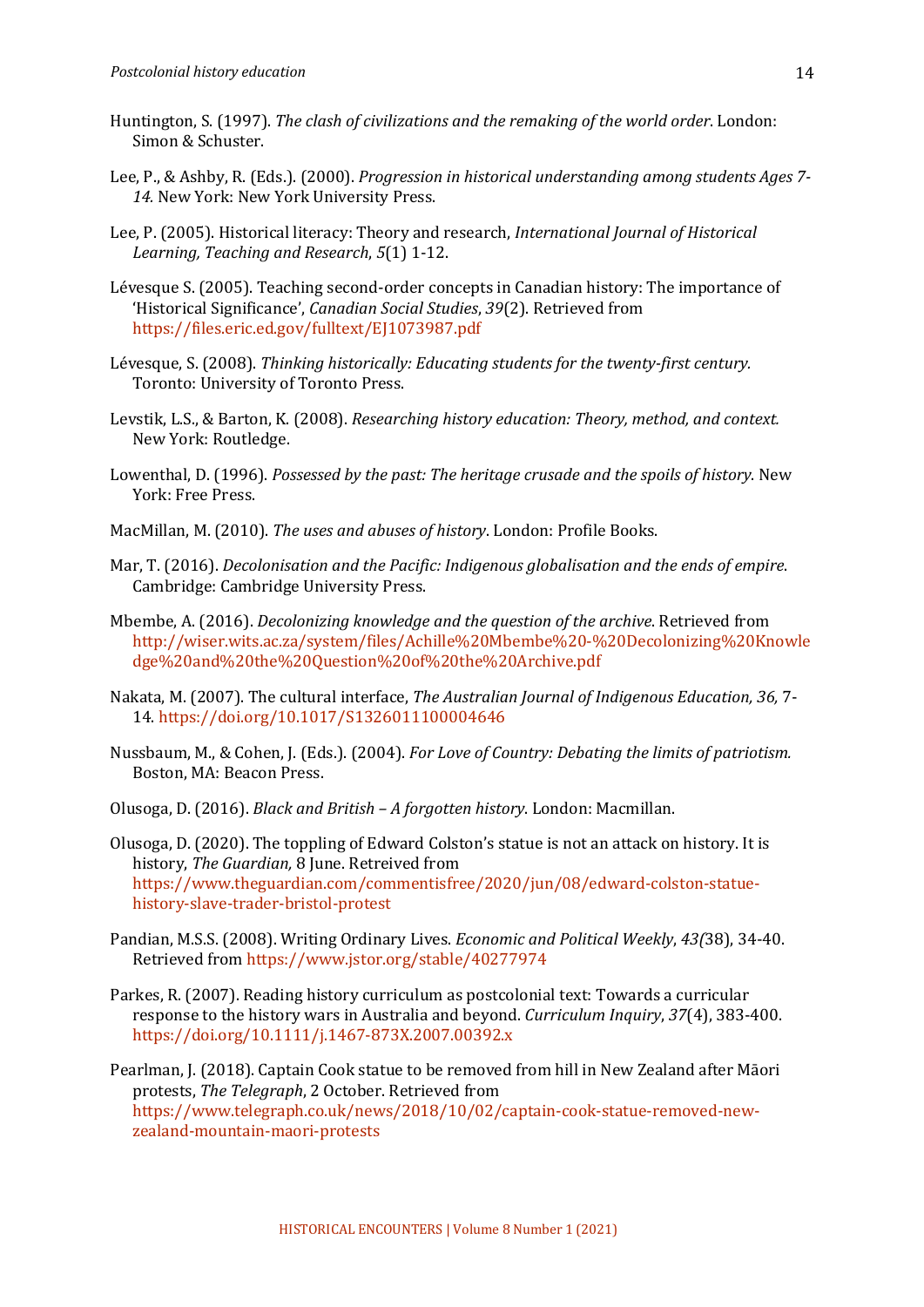- Peck, C. (2010). 'It's not like [I'm] Chinese and Canadian. I am in between': Ethnicity and students' conceptions of historical significance. *Theory & Research in Social Education*, 38(4), 574–617. https://doi.org/10.1080/00933104.2010.10473440
- Peterson, A. (2016). Different battlegrounds, similar concerns? The 'history wars' and the teaching of history in Australia and England. *Compare: A Journal of Comparative and International Education*, *46*(6), 861-881. https://doi.org/10.1080/03057925.2015.1049978
- Popp, S., Gorbahn, K. and Grindel, S. (2019). *Teaching Colonialism. The Challenge of Post-Colonialism to History Education.* Berlin: Peter Lang.
- Prakash, G. (1994). Subaltern studies as postcolonial criticism. American Historical Review, 99(1), 1475-1490. https://doi.org/10.1086/ahr/99.5.1475
- Price, R. (1998). *Convict and the colonel: A story of colonialism and resistance in the Caribbean.* Boston: Beacon Press.
- Rüsen, J. (2004). *History, Narration, Interpretation, Orientation.* New York: Berghahn Books.
- Said, E. (1978). *Orientalism*. London: Routledge and Kegan Paul.
- Samuel, R. (1994). 'Unofficial Knowledge'. In R. Samuel, *Theatres of memory Volume I Past and present in contemporary culture* (Introduction, subtitled 'Popular Memory', (pp. 3-8). London & New York: Verso.
- Schama, S. (2010). Simon Schama: My vision for history in schools, *The Guardian*, 9 November. Retrieved from https://www.theguardian.com/education/2010/nov/09/future-historyschools
- Seixas, P. & Morton, T. (2013). *The big six: Historical thinking concepts*. Nelson Education: Toronto.
- Seixas, P. (Ed.). (2006). *Theorizing historical consciousness*. University of Toronto Press, Toronto.
- Spivak, G. (1990). *The post-colonial critic: Interviews, strategies, dialogues.* London: Routledge.
- Spivak, G. (1997). Poststructuralism, marginality, postcoloniality and value. In P. Mongia (Ed.), *Contemporary postcolonial theory: A reader* (pp. 198-222). London: Arnold.
- Spivak, G. (1988). "Can the Subaltern Speak?" in C. Nelson & L. Grossberg (Eds.), *Marxism and the Interpretation of Culture* (pp.271-313). Chicago: University of Illinois Press.
- Stoler A.L. (2002). Colonial archives and the arts of governance, *Archival Science*, 2, 87-109. https://doi.org/10.1007/BF02435632
- Taylor, T. & Guyver, R. (2012). *History wars and the classroom: Global perspectives*. Charlotte: North Carolina: Information Age Publishing:
- Thiong'o, N. wa. (1981). *Decolonising the mind*. Harare: Zimbabwe Publishing House.
- TIDE Project (2020). *Travel, Transculturality, and Identity in England, c. 1550-1700 (TIDE)*, University of Oxford, University of Liverpool and the European Research Council). Retrieved from http://www.tideproject.uk
- Thompson, P. (1978). *The voice of the past: Oral history*. Oxford: Oxford University Press.
- Van Boxtel, C., Grever, M. & Klein, S. (2016). *Sensitive pasts: Questioning heritage in education.* New York: Berghahn Books.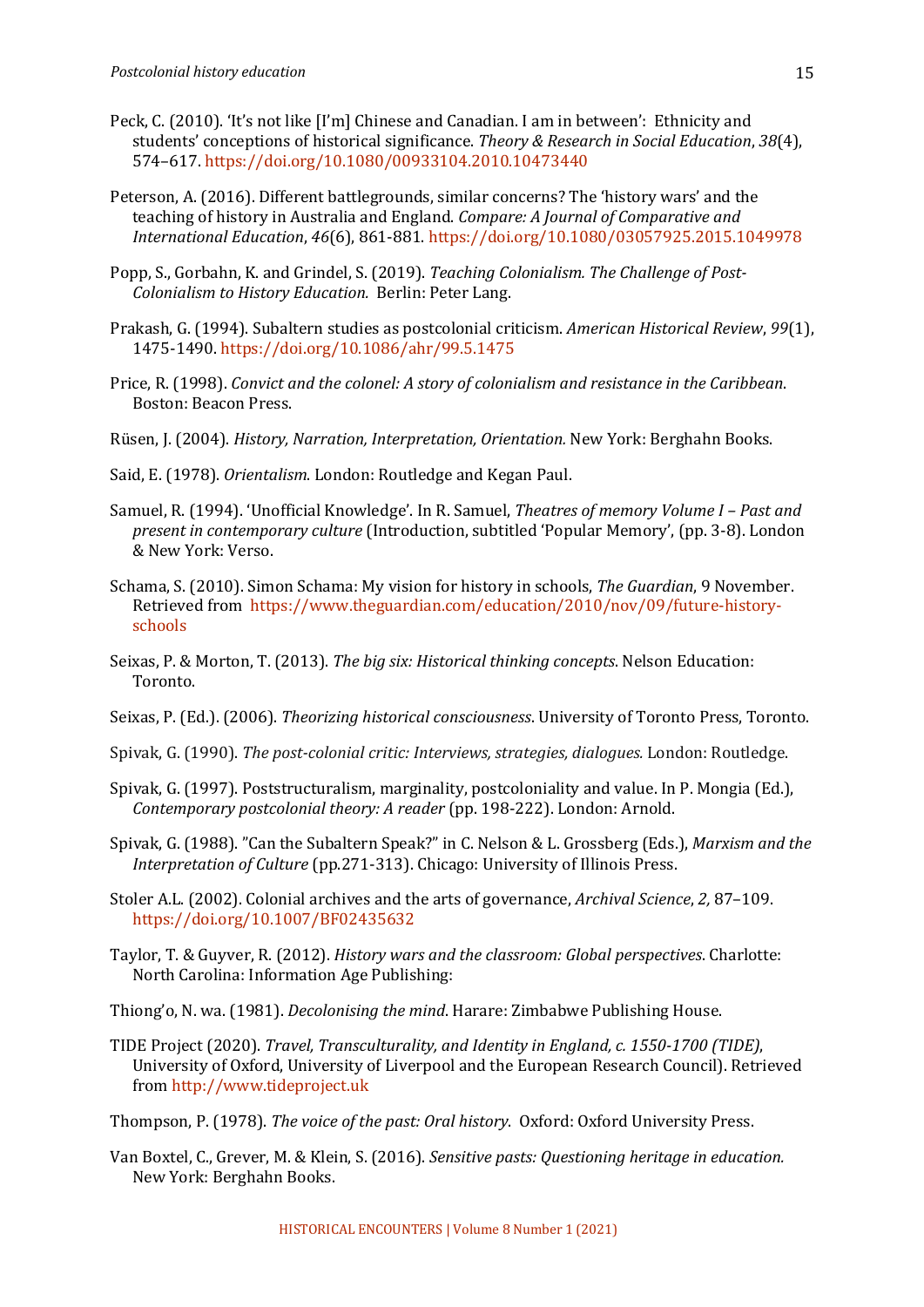- Van Drie, J., & van Boxtel, C. (2008). Historical reasoning: Towards a framework for analyzing students' reasoning about the past. *Educational Psychology Review*,  $20(2)$ , 87-110. https://doi.org/10.1007/s10648-007-9056-1
- Van Straaten, D., Wilschut, A., & Oostdam, R. (2016). Making history relevant to students by connecting past, present and future: A framework for research. *Journal of Curriculum Studies*, *48* (4), 479-502. https://doi.org/10.1080/00220272.2015.1089938
- Vaioleti, T.M. (2006). Talanoa research methodology. A developing position on Pacific research. *Waikato Journal of Education*, *12*, 21-34. https://hdl.handle.net/10289/6199
- Vickers, E., and A. Jones, (Eds.) (2005). *History Education and National Identity in East Asia*. London: Routledge.
- Weldon, G. (2009). A Comparative Study of the Construction of Memory and Identity in Curriculum *in Societies Emerging from Conflict: Rwanda and South Africa* (Doctoral dissertation, University of Pretoria). Retrieved from http://hdl.handle.net/2263/28159
- Wijegoonawardana, N. (2012). *Sri Lanka: Peace Building in Traumatized Society*. Institute of Peace Studies, University of Hiroshima, Japan.
- Willinsky, J. (1998). *Learning to Divide the World: Education at Empire's End.* Minneapolis: University of Minnesota Press.
- Wineburg, S. (2001). *Historical Thinking and Other Unnatural Acts*. Philadelphia: Temple University Press.
- Young, R. J. C. (1990). White mythologies: Writing history and the West. London: Routledge.
- Yunkaporta, T. (2009). *Aboriginal pedagogies at the cultural interface* (Doctoral dissertation, James Cook University, Queensland). Retrieved from https://researchonline.jcu.edu.au/10974/4/04Bookchapter.pdf

## **About the Authors**

**Peter Brett** is a Senior Lecturer in History and Citizenship education at the University of Tasmania. He is a long-time teacher educator in both the United Kingdom (University of Cumbria) and Australia. Most recently (2020) he has co-edited *Teaching Humanities & Social Sciences* (Melbourne: Cengage). E-Mail contact: peter.brett@utas.edu.au.

**Robert Guyver** has been an Honorary Research Fellow in the College of Humanities at the University of Exeter and an Adjunct Associate Professor in the School of Education at the University of Tasmania. He has edited *Teaching History and the Changing Nation State* – *Transnational and Intranational Perspectives*(Bloomsbury, 2016), and, co-edited *History Wars and the Classroom – Global Perspectives* (IAP, 2012). E-mail contact: guyverrobert@gmail.com